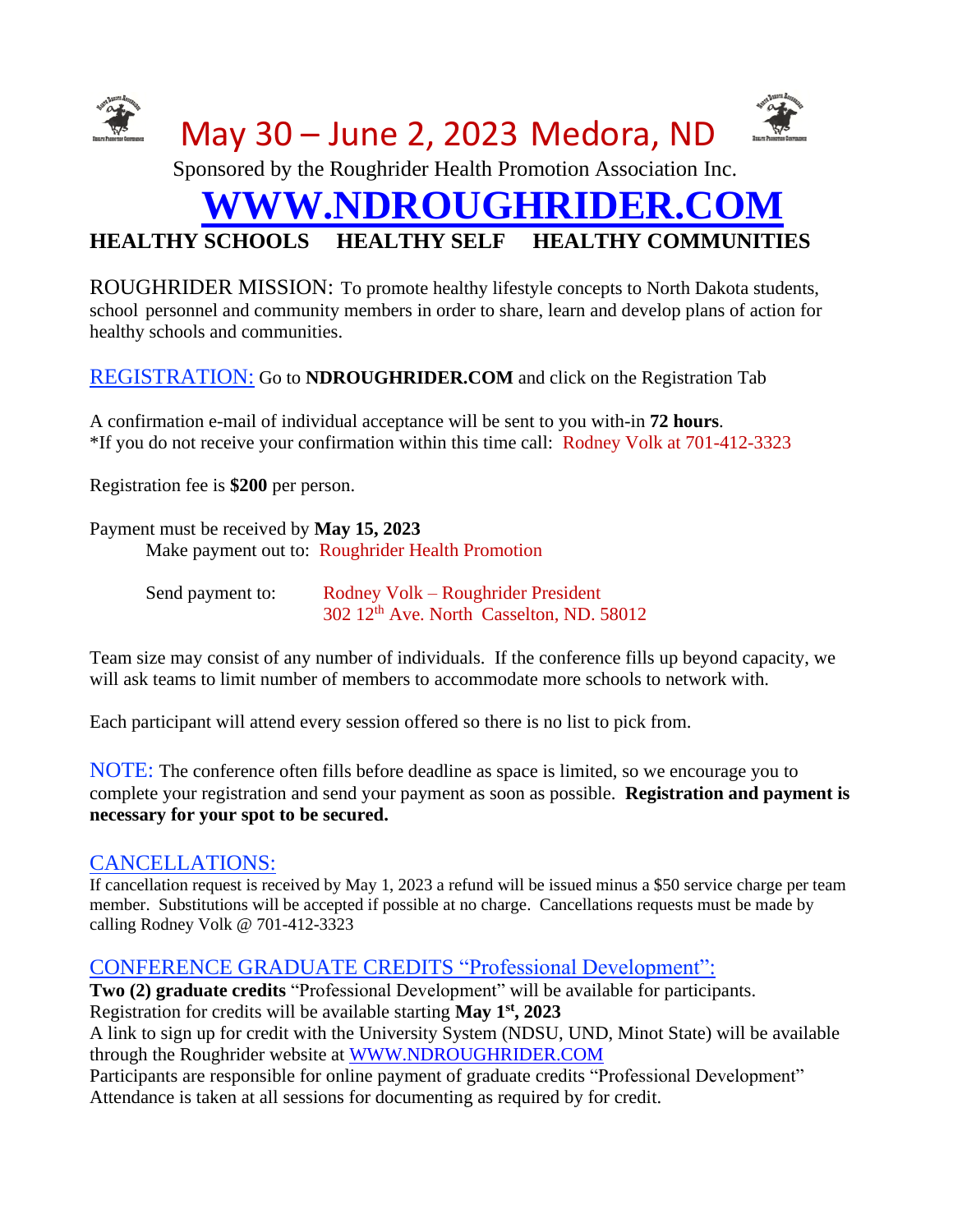Check-in for the conference will be held at: **Rough Riders Hotel and Conference Center, Medora, ND. Monday, May 29th , 2023 5:00 p.m. to 7:00 p.m.**

**Tuesday, May 30 th 2023 6:30 a.m. to 7:30 a.m.**

Once checked in for the conference you will complete the fun, easy, and healthy Personal Wellness Inventory Assessment.

**ROOMS:** We have secured a super low Roughrider special rate of: **\$79.00** per night at the **Badlands Hotel** double occupancy \$**99.00 Rough Riders Hotel** double occupancy.

Call and reserve your rooms early if you plan to attend. (1-800-MEDORA1) and ask for the **Roughrider Conference room block rate.** Please note that if you are **direct billing your room** to your school district, you will need to have this information set up with your school district and available when you make your reservation.

MEALS: are on your own. The Maltese Cross Burger Grill and Medora Pizza Parlor will be open for lunch and dinner, along with other Medora establishments during the conference. Theodores Restaurant in the Rough Riders Hotel will be open for breakfast and evening meals. The Medora Foundation policy states, "no outside food or beverages allowed in the meeting rooms at the Rough Riders Hotel."They will allow you to bring in your own bottled drink as long as it has a cover, but no outside food source is allowed.

# REASONS TO ATTEND THE CONFERENCE:

Personal and Professional Motivational and Educational Opportunities Coordinated School Health (CSH) Strategies and approaches for Action Plans After-School Programs Personal Wellness/Healthy Living Skills Networking Opportunities Safe and Drug-Free Schools and Communities School-to-Community Collaboration and Risk Prevention Recreational Opportunities Two Graduate Credits Available "Professional Development" Character Education School Assessment: School Improvement Plan Positive Behavior Support

# WHO SHOULD ATTEND:

Administrators, Educators, Counselors, School Staff, Kitchen Staff, Transportation Staff, School Board Members, School Nurses/Public Health Staff, After-School Program Staff Community Members (Extension Service, Parents, Pastors, Safety, Tobacco and Trauma Coordinators, Social Workers, Youth Workers)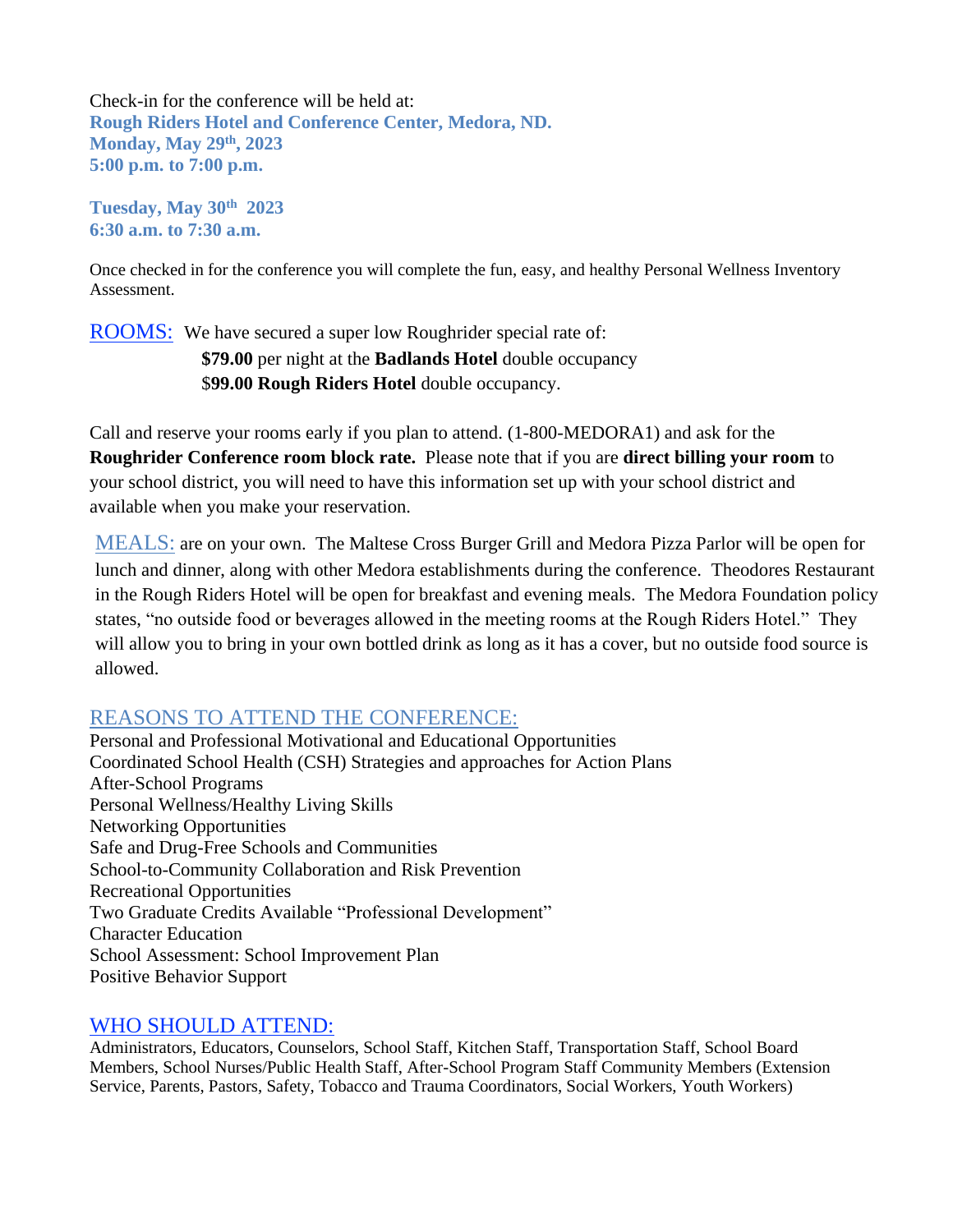#### OBJECTIVES:

Develop a realistic and attainable Healthy School and Community Action Plan. Expand knowledge of research-based prevention curriculum, enhancement through after-school programming, and classroom behavior management strategies.

Expand prevention efforts specific to environmental strategies and evidence-based programs.

Share successful teaching techniques, prevention strategies and programs.

Expand knowledge of North Dakota health initiatives, resource and community programs for healthy students, schools and communities.

# EXPECTATIONS OF CONFERENCE PARTICIPANTS:

Attend the entire conference/complete graduate credit requirements "Professional Development." Participate in conference activities.

Develop an attainable Action Plan to take back to your school and community.

Learn healthy skills for self, schools and community.

Be an enthusiastic "team player" and "conference networker."

Submit team photo and press release to your local newspaper after the conference

Look at the conference photos/videos on the NDROUGHRIDER site following the conference.

Respect Medora and Roughrider Health Promotion Association, policies, rules and Laws.

# OUTCOMES:

Provide data-driven decision-making choices.

Understand Coordinated School Health approach.

Realize healthy students make better learners.

Facilitate a sustained collaboration between schools and community.

Prevent substance abuse in all communities of North Dakota.

Understand how your local Rural Education Association (REA) can help your school.

# PRIOR TO CONFERENCE:

Organize your team.

Complete registration online.

Secure payment of conference fees and send to name and address listed on page 1.

Professional Development Graduate credit registration at [WWW.NDROUGHRIDER.COM](http://www.ndroughrider.com/) linked to the University System payment for either (NDSU/UND/Minot State) of (2) Credits starting **May 1st, 2023** Create a communication and support network.

Identify needs of individual and team events.

Secure a Silent Auction item – see Silent Auction link on website NDROUGHRIDER.COM

# AFTER THE CONFERENCE:

Send copy of action plan to Roughrider Association

Submit press release to local paper with team picture.

Present action plan to your school and/or community.

Lead and plan activities in your area to accomplish goals determined at conference.

Organize team meetings to monitor accomplishments of the team action plan.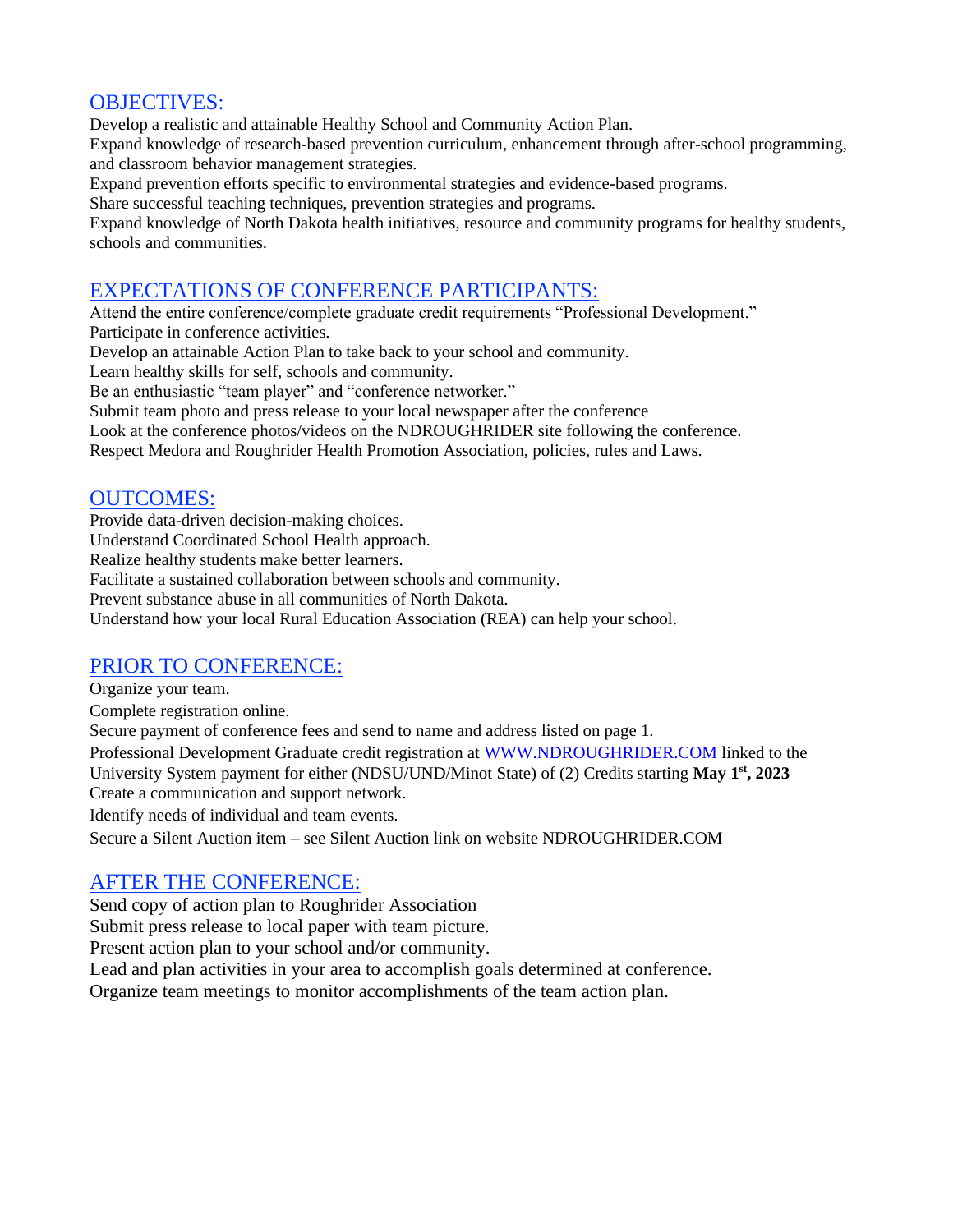# **SILENT AUCTION:**

The Silent Auction is a Roughrider Health Promotion Association Fundraising **Tradition**! **Each individual is encouraged to participate by bringing a Silent Auction donation.** 

Auction proceeds support special conference events. Items should be at least \$10.00 in total value. Items should not have a school name or logo. The "Silent Auction" format is paper bidding of items on display. Each "shopper" outbidding the prior bidder. Your bidding participation is the key to the success of this event! The winning bidders pays and claim items when auction is closed.

Individuals can drop off Silent Auction items at Conference check-in @ the Rough Riders Hotel

#### **Silent Auction Agenda:** (**Rough Riders Hotel)**

Thursday, June  $1<sup>st</sup>$ , 2023 Final Bidding, Pick-up and Payment: 5:15 p.m.

#### NOTE:

Conference dress is casual. Comfortable clothes for light exercise, shoes for walking. Video or still pictures may be used for future promotional materials for North Dakota Roughrider Health Promotion Conferences.

All activities listed on the schedule are required to attend if taking the conference for credit. All outside activities including the traditional Teddy Walk are rain or shine events.

**NOTICE OF NONDISCRIMINATION**: The Roughrider Health Promotion Association Inc. does not discriminate on the basis of race, color, national origin, sex, disability, or age in its programs and activities. The North Dakota Roughrider Health Promotion Association Inc. does reserve the right to refuse registration to any individuals who are felt to pose a safety threat to others. The North Dakota Roughrider Health Promotion Association Inc. and the Board of Directors reserves the right to dismiss from the conference any individuals with unfavorable behavior not deemed suited in the best interest of the conference or the other participants. The North Dakota Roughrider Health Promotion Association Inc. Board of Directors is not liable for any injuries to person or property sustained at the conference.

The Equal Employment Opportunity law has been amended to include genetics, meaning applicants and employees and their families are protected from discrimination based on genetic information (includes information about genetic tests, the manifestation of diseases or disorders in family members, and requests for or receipt of genetic services).